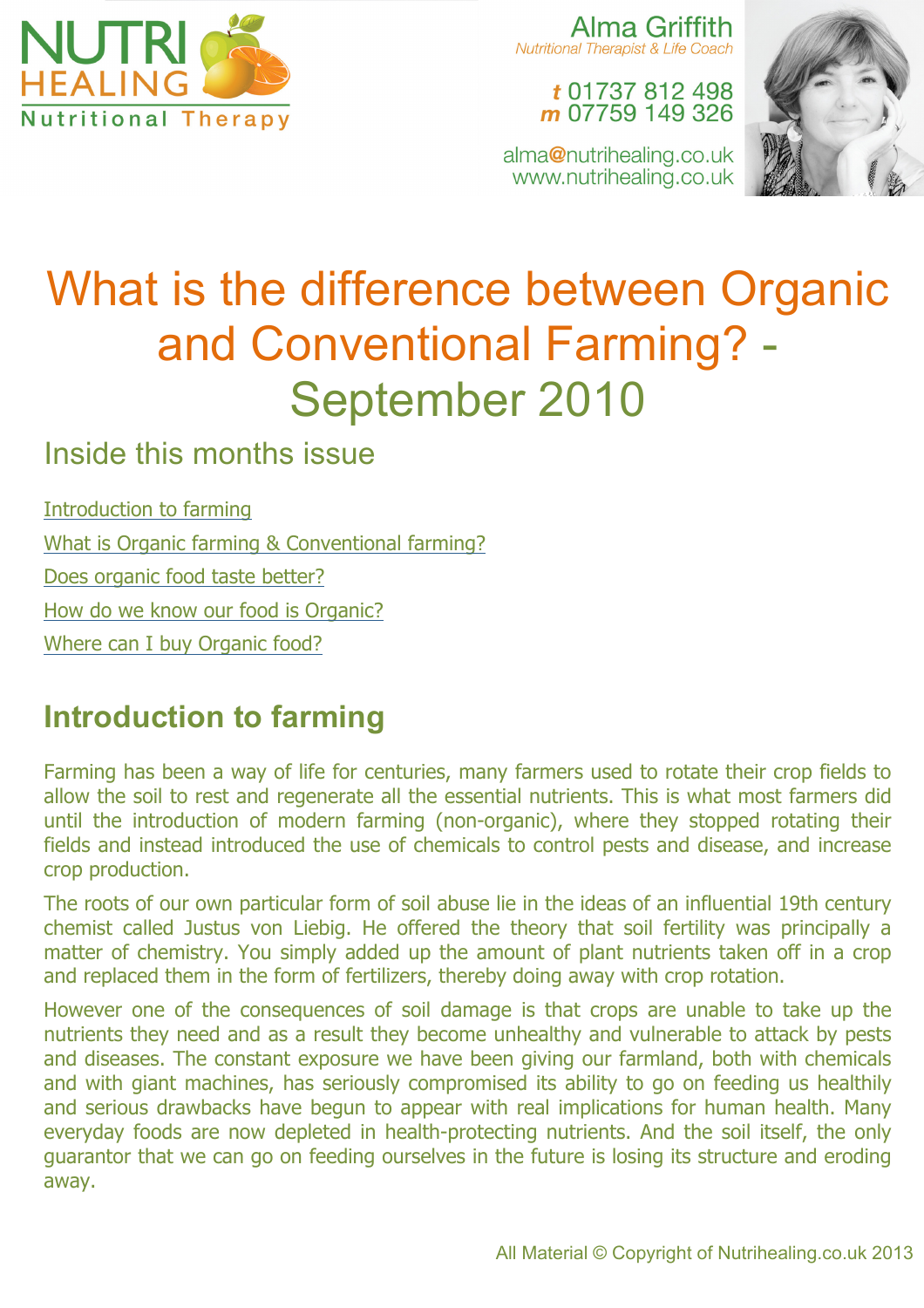## **What is Organic farming & Conventional farming?**

The word "organic" refers to the way farmers grow and process agricultural products, such as fruits, vegetables, grains, dairy products and meat. Organic farming practices are designed to encourage soil and water conservation and reduce pollution. Farmers who grow organic produce and meat don't use conventional methods to fertilize, control weeds or prevent livestock disease, instead they develop nutrient-rich soil to grow strong healthy crops and encourage wildlife to help control pests and disease.

Organic produce is also grown without the use of genetic engineering, sewage sludge or ionizing radiation. For example, rather than using chemical weed-killers, organic farmers may conduct sophisticated crop rotations and spread mulch or manure to keep weeds at bay

With Conventional farming, farmers grow food by applying chemical fertilizers & herbicides to promote growth. They use antibiotics and hormones to control disease and to increase growth unnaturally in livestock.

They also use contaminated sewage sludge; the idea was to use human waste to fertilize nonorganic crops. This wasn't a bad idea but this is also mixed with chemicals and industrial waste before being sent to the treatment plant. Tests have shown that large amounts of this in the human body may contribute to chronic illnesses.

The last factor is irradiation; spices are exposed to radiation to kill bacteria or microorganisms that may be present. This may also be a contributing factor to various diseases.

The main differences between the different types of farming are as follows:

- o **Fertilizers** Organic farmers apply natural fertilizers such as compost or manure to feed soil and plants. Conventional farmers apply chemical fertilizers to promote plant growth
- o **Pesticides** Organic farming the reduction of pests and disease is achieved through various methods such as the use of beneficial insects and birds, mating disruption or traps. Conventional farming there is a widespread use of insecticides sprayed to reduce pests and disease
- o **Herbicides** Organic farmers rotate crops, till, hand-weed, or mulch to manage weeds and there are strict guidelines on the use of any chemicals. Conventional farming - pesticides and herbicides currently being used on many non-organic crops are exceptionally toxic to humans and can build up in the human body contributing significantly to disease.
- o **Livestock** Organic farmers on the contrary allow animals to be outdoors, give them organic feed and in order to minimize disease use preventive measures such as rotational grazing, balanced diet and clean housing. Conventional farming animals are given antibiotics, growth hormones and medications to prevent disease and spur growth. Poultry especially are kept in overcrowded and poor conditions, with little consideration for the animal. They are also fed ground-up remains of other animals, and other dangerous substances that often end up in these foods fed to humans. The growing use of chemicals is a disaster for the health of the animals (other than fattening up the animal quickly for the slaughter). Constant ingestion of traces of antibiotics from dairy maybe a contributing factor in affecting the delicate balance of beneficial bacteria in the intestines and create drug-resistant (superbugs).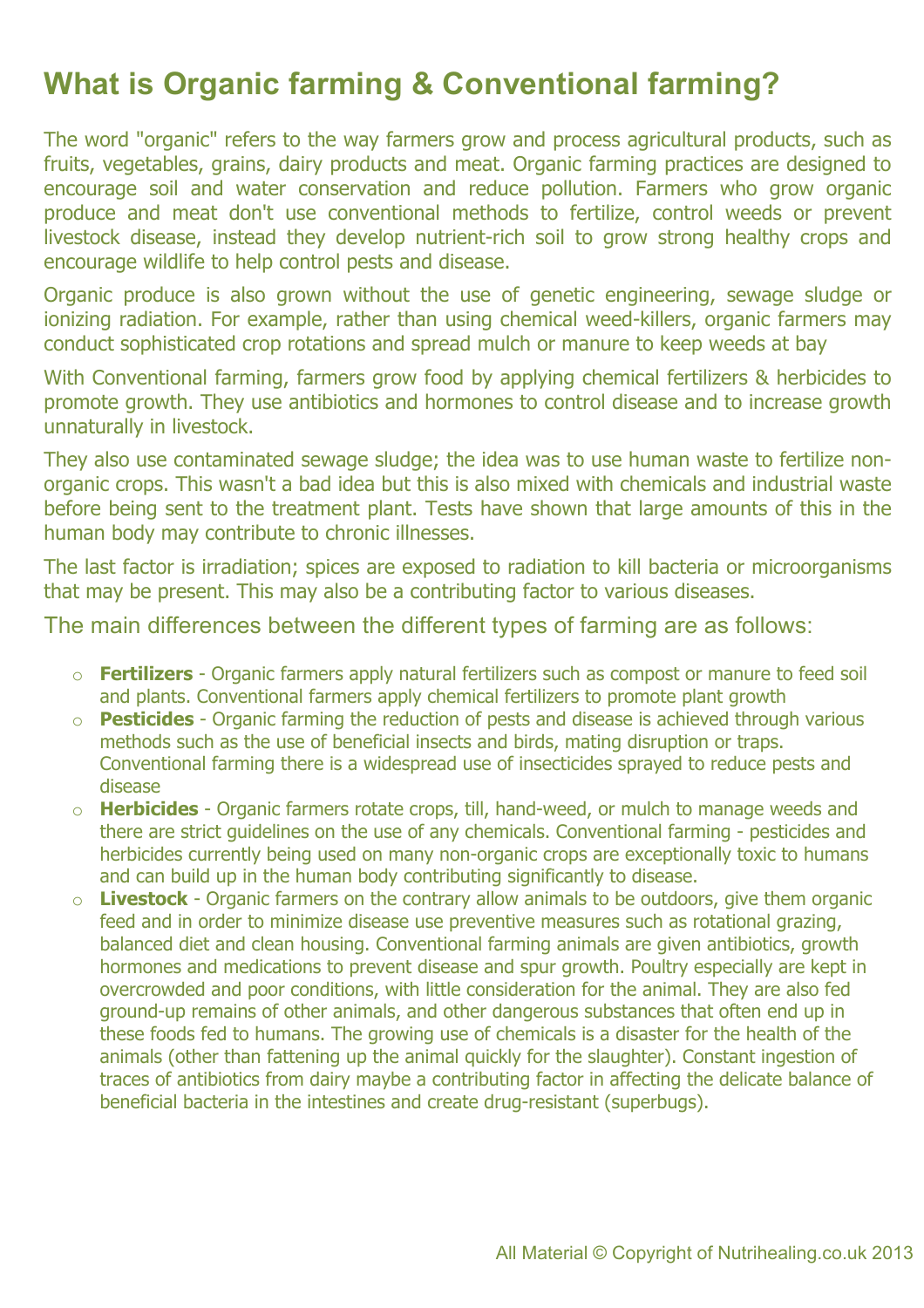#### **Does organic food taste better?**

Taste is definitely an individual matter, but hundreds of gourmet chefs across the nation are choosing organic food to prepare because they believe it has superior taste and quality. Tastes more like home grown foods. An increasing number of consumers are also of the opinion that organic food tastes better. Because organic food is grown in well-balanced soil, it makes sense that these healthy plants have a great taste.

#### **How do we know our food is Organic?**

Products with the 'organic certified' label on them have to have been grown or processed according to a certain standard set by the country.

The Soil Association (SA) has probably the highest and most comprehensive standards for organic production and processing in the world.

Their standards not only meet the UK government's minimum requirements but also in many areas are higher. This is particularly true with animal welfare (e.g. poultry) and the use of pesticides and fertilizers.

They have also developed standards for areas not covered by government or EU regulations. These include conservation, fish farming, textiles and health and beauty care products.

The Soil Association not only works actively at a national level but also at European and international levels with the aim of achieving consistently high organic standards across all bodies and authorities, these are constantly under review.

EC Council Regulation 2092/91 came into force in 1993. Since then organic food production in the European Union has been strictly regulated.

#### **Soil Association symbol**



The Soil Association symbol is the UK's most recognized trademark for organic produce. When used on food packaging, it tells you that produce is certified to high organic standards and provides an assurance of organic authenticity. The organic symbol is valued by farmers, growers, processors and retailers as an important mark of their professionalism and integrity. The organic symbol is a trademark of the Soil Association and protected by copyright. Only the licensees are entitled to use this symbol and only in association with the organic products that are included on their license.